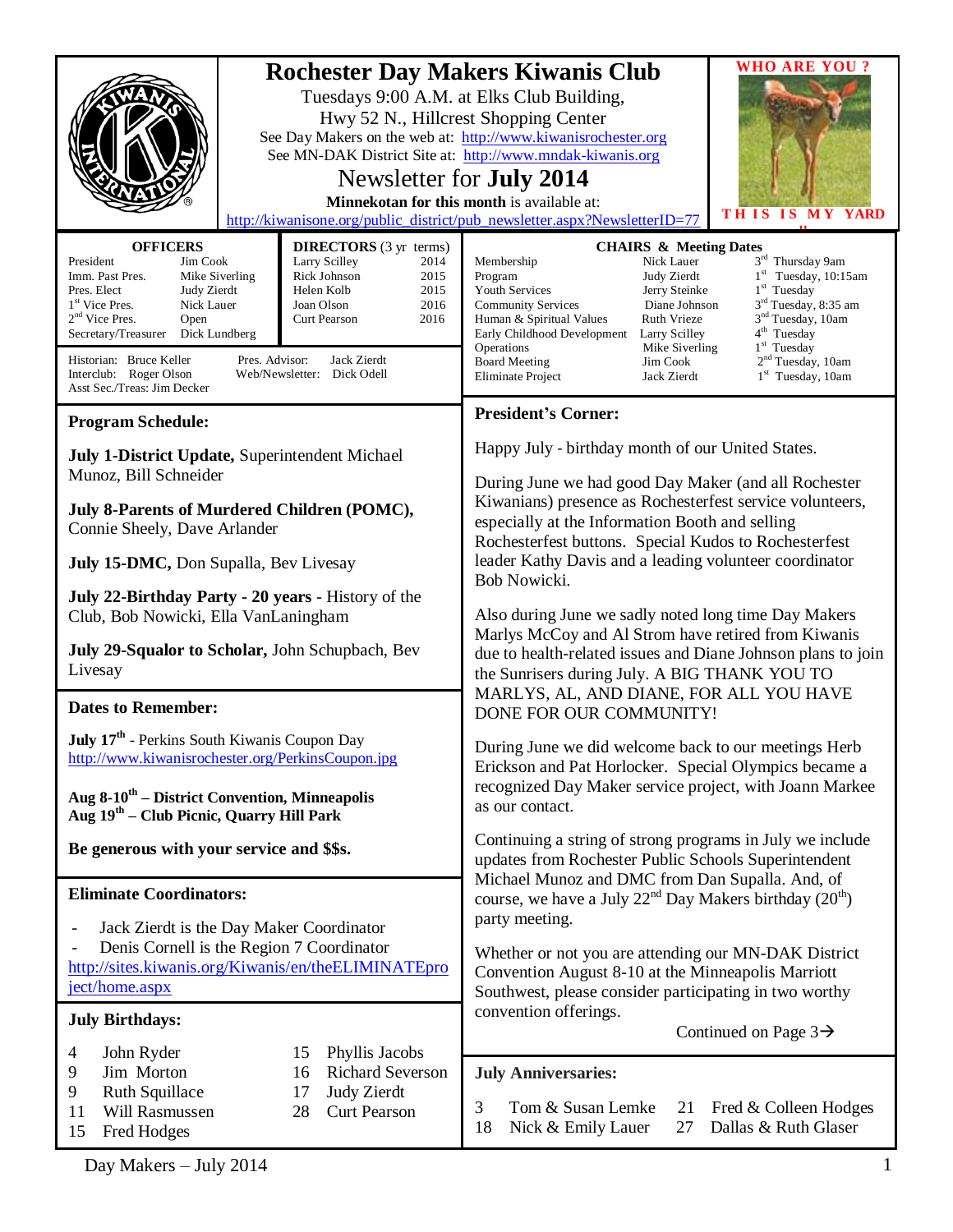#### **Secretary/Treasurer's Report – June 2014**

| <b>Bank Balance 5/31/2014:</b> |               | \$10,707.22 |
|--------------------------------|---------------|-------------|
| <b>Administrative Account:</b> |               | \$4,121.42  |
| Service Account:               |               | \$6,075.46  |
| Bike Repair:                   | $\mathcal{S}$ | 82.44       |
| <b>K-Family Funds</b>          | S.            | 427.90      |

**Day Makers on leave**: Don Cain, Judy Lien

**May Service Hour Statistics:** 667 hours by 45 members, 54% Participation.

## **June 17, 2014 Board Meeting Summary:**

Dick Odell, Lyle Solem (Sunrisers), and Bob Nowicki are working with KTTC Television on the script for a TV spot similar to the one the Lions Club is currently running. No change in status since May board meeting.

Kiwanis International is requiring that all Kiwanis volunteers, who work with children, have documented background checks. A PowerPoint will be presented to our club before September  $30<sup>th</sup>$ . A list of our club members who are working directly with children will be needed. No change in status since May board meeting.

Oxbow Park will be proposed as a new service project at the June board meeting. Postponed until July board meeting.

The nominating committee reported that there was no progress in finding nominees for the two Vice President positions for the 2014/2015 Kiwanis year. The board discussed the possibility of eliminating the two Vice President positions and assigning the corresponding committees to other Officers or Directors. The board decided to leave the two VP positions vacant and not change bylaws at this time. Other members will head the committees that the Vice Presidents have been responsible for: Rick Johnson and Helen Kolb will share responsibility for the Community Service Committee beginning October 1, 2014, Nick Lauer will seek a member to head the Membership Committee.

The board approved Special Olympics as a new service project as requested by Joanne Markee. Continued Next Column  $\rightarrow$ 

**Kiwanis Mission Statement:**

**Kiwanis is a global organization of volunteers dedicated to** *improving* **the world one child and one community at a time.**

### **Sec/Treasureer's Report:** continued

The board selected Jim Cook, Judy Zierdt and Dick Odell as delegates to the Minnesota-Dakota District Convention, Roger Olson and Joan Olson as alternates.

The board approved that the K-Family funds be transferred to the Service Account as undesignated.

The board approved, that along with the other Rochester Kiwanis Clubs, we allocate \$50.00 to a spot in the Annual Welcome Guide produced by the Post Bulletin.

The Membership Committee will follow-up on a few members that are significantly behind in their dues.

## **COMMITTEE REPORTS**

**Membership –** The committee is looking for a chairperson for the upcoming Kiwanis year.

**Program-** Programs are scheduled through July, except for July 8th.

**Human & Spiritual Values-** Continuing to send "thinking of you" cards to members who have missed meetings. Working on meeting invocation schedule.

**Early Childhood Development-** The committee has books to distribute with a deadline of May 2015.

**Youth Services-** The committee feels that the Century HS Key Club Faculty Advisor should be encouraged to attend the Key Club district convention each year. The board approved that our club budget \$300 in the 2014/2015 year to subsidize convention expenses for the Century Key Club Faculty Advisor. The committee encouraged the treasurer to make the budgeted \$100 payment to the MN/DAK Foundation Century Club.

**ELIMINATE**- The meeting collection "can" amount has been lower in the summer months, along with attendance.

| <b>Richard Lundberg, Secy/Treasurer</b>                                                       |
|-----------------------------------------------------------------------------------------------|
| <b>Today's Humor:</b><br><b>Ever Wonder Why?</b>                                              |
| Why does a round pizza come in a square box?                                                  |
| What disease did cured ham actually have?                                                     |
| Why doesn't Tarzan have a beard?                                                              |
| Is there ever a day that mattresses are not on sale?                                          |
| Why can you not see your own eye lashes?                                                      |
| Why does Superman stop bullets with his chest, but ducks<br>when you throw a revolver at him? |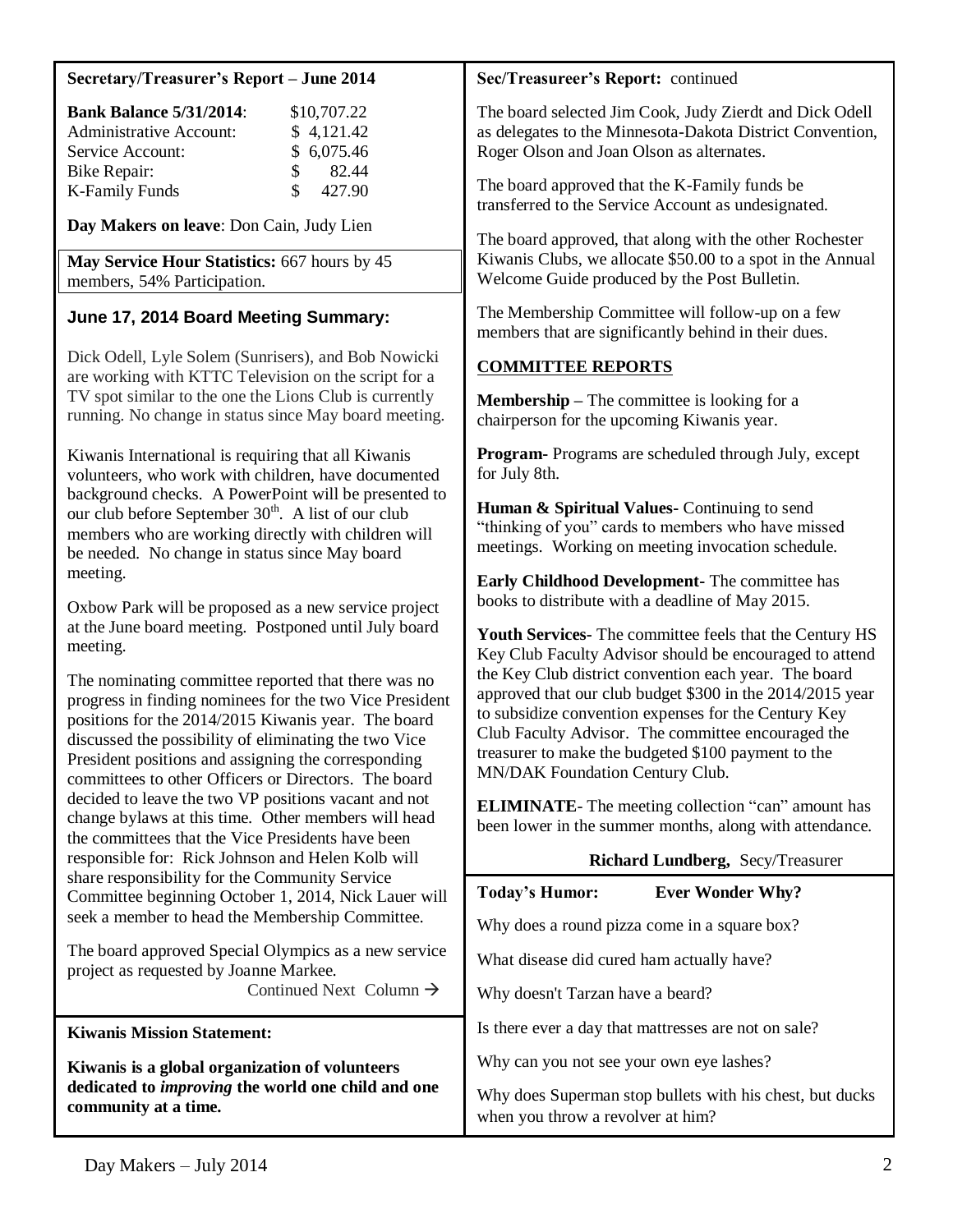KTTC Television and the United Way of Olmsted County recognize 10 outstanding individuals or groups within Southeastern Minnesota and Northern Iowa who have made an impact in their community through volunteering.



Congratulation to our own Kiwanis Day Maker Ella VanLaningham and her wonderful work and leadership at the **AARP Tax Aide Preparations** project.

President's Corner: Continued from page 1

- 1. Bring or send along with a Day Maker attendee, a box of 0-24 months of age disposable diapers (to be distributed to Twins City area needy  $fols$ )..... or…
- 2. Bring or send along with a Day Maker attendee, an item or package suitable to be an auction item during the district convention Silent Auction for the Eliminate Project. Note, the World Health Organization (WHO) conducted a validation survey in Madagascar, and the results show the country has eliminated maternal and neonatal tetanus (MNT) and Kiwanis helped!

As mentioned during our regular June 24<sup>th</sup> Day Maker meeting we have been unable to identify possible  $2<sup>nd</sup>$  and 1<sup>st</sup> Vice President nominees for the 2014-2015 season. So, for 2014-2015, Rick Johnson and Helen Kolb will be 2014-2015 co-chairpersons of our Community Services. We still need a volunteer to be our Membership Committee chairperson. If we don't get a volunteer our president will be assigning a member to that position for 1 year.

Please consider volunteering for that membership chair position as well as taking another look at being Greeter and Setup people for weekly meetings. There are some vacancies in the next few weeks and we need a wider set of folks doing this work to offload the work placed upon a small set of folks already volunteering in this area.

God bless us all and the USA!  **Jim Cook,** 2013-1014 Day Makers President

# **RochesterFest Fun for All:**

Many Day Makers helped our RochesterFest leader, Kathy Davis pull off another great event for Rochester.

Pictured below with Kathy are TV personalities, Robin Wolfram and Tom Overlie, ahlong with our Kiwanis Santa Dave Moehnke.



So much "information" to give out and so little time.



But Kathy, everyone else has their "logo" merchandise on …. But not one mention of "Kiwanis" on your outfit.

Show your colors team …. Let the community know who makes this city a great and caring place to live and work.

# **Dave Moehnke** and **Dick Odell**

**We Care Month – Zeller Fellowship**

**July**